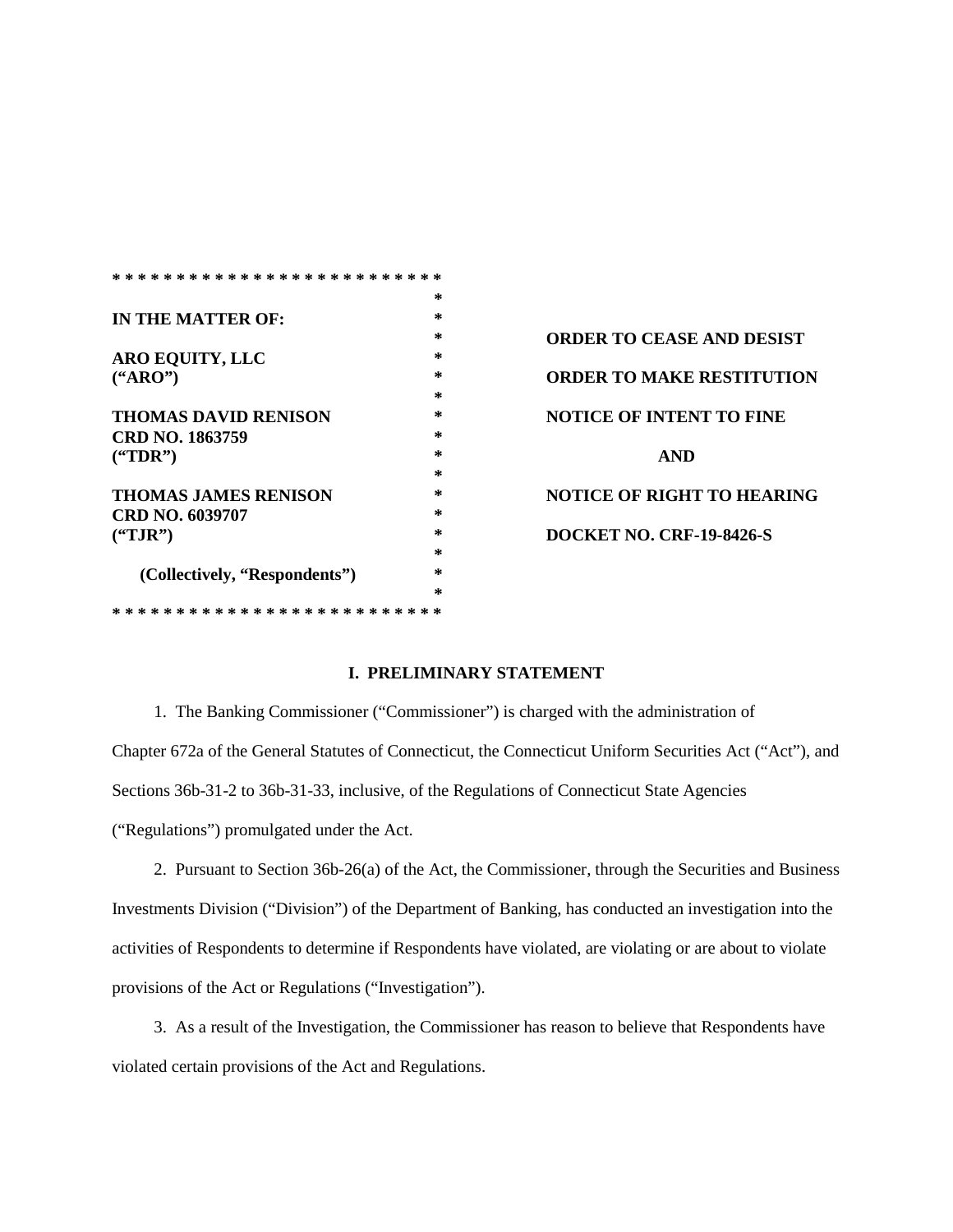4. As a result of the Investigation, the Commissioner has reason to believe that a basis exists to issue a cease and desist order against Respondents pursuant to Section 36b-27(a) of the Act.

5. As a result of the Investigation, the Commissioner has reason to believe that a basis exists to order that Respondents make restitution pursuant to Section 36b-27(b) of the Act.

 6. As a result of the Investigation, the Commissioner has reason to believe that a basis exists to impose a fine upon Respondents pursuant to Section 36b-27(d) of the Act.

## **II. RESPONDENTS**

 7. ARO is a Massachusetts limited liability company that was formed on July 6, 2015. ARO's address last known to the Commissioner is 41 Pine Street #17, Peabody, Massachusetts 01960. ARO is a self-described "private investment fund", which claims to invest in various business ventures throughout Massachusetts and New England. ARO is not and has never been registered in any capacity under the Act.

 8. TDR is an individual whose address last known to the Commissioner is 58 Old Farms Road, South Glastonbury, Connecticut 06073. TDR is an undisclosed principal of ARO. TDR was registered as a broker-dealer agent and as an investment adviser agent under the Act during various times from October 26, 1990 through May 13, 2010.

 9. TJR is an individual whose address last known to the Commissioner is 58 Old Farms Road, South Glastonbury, Connecticut 06073. TJR is the son of TDR. TJR is purportedly a member of ARO in lieu of and as nominee for his father TDR and has a 5% ownership stake in ARO. TJR was registered as a broker-dealer agent under the Act during various times from October 28, 2013 through March 6, 2018. On February 11, 2019, TJR was barred from association with any FINRA member in any capacity (Docket/Case Number 2018057688801).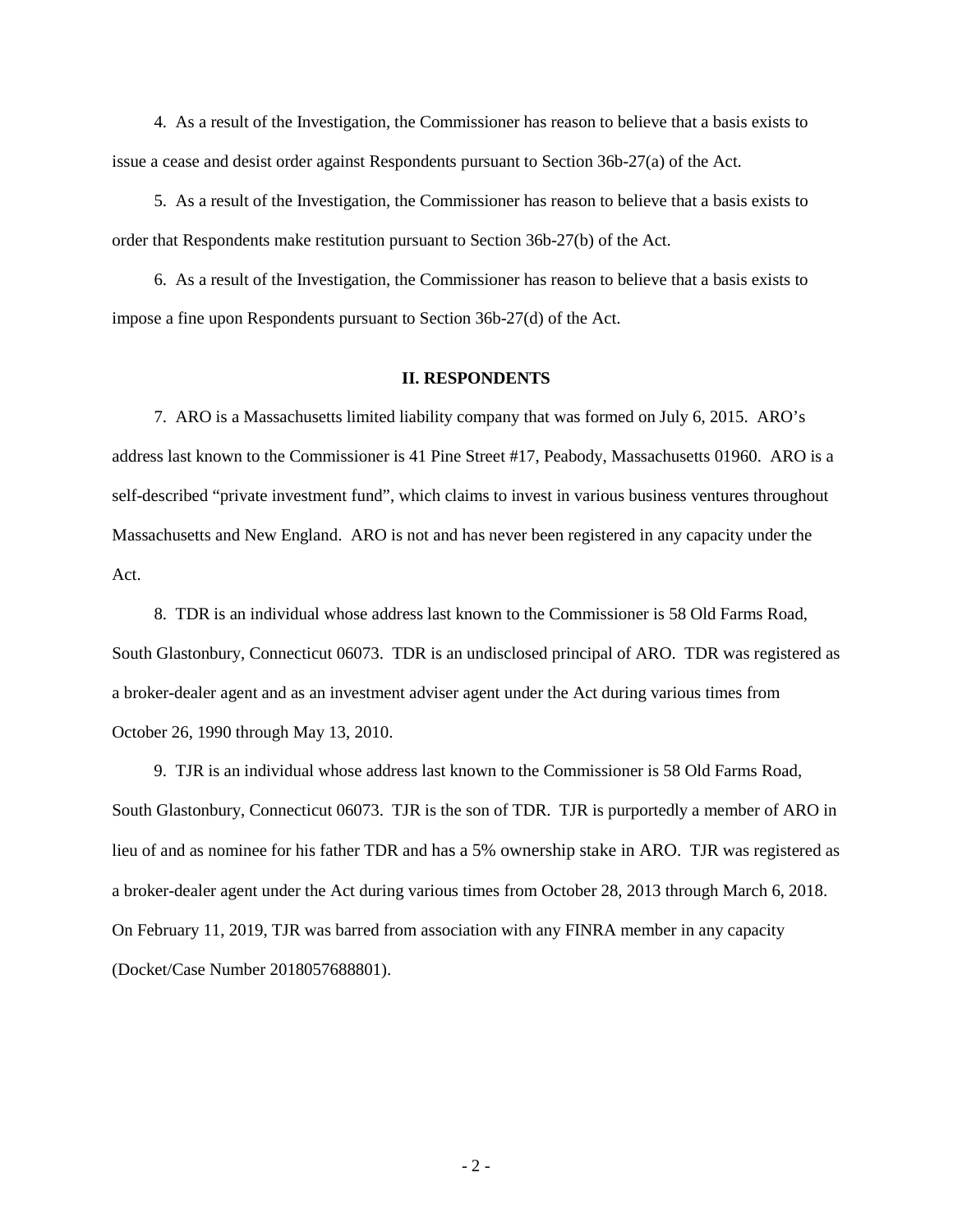## **III. STATEMENT OF FACTS**

#### Prior Disciplinary History of TDR

## *State of Maine Office of Securities*

 10. On October 22, 2012, the State of Maine Office of Securities entered a Consent Order with respect to TDR (*In re Thomas D. Renison*, No. COR-11-7846). The Consent Order was based on allegations that TDR traveled to Maine to solicit an elderly Maine investor to invest \$600,000 in a resort in Hungary. TDR promised the Maine resident that if he invested in the resort, he would receive a return of his principal investment plus an additional \$400,000 within 6 months. To induce the Maine resident to invest, TDR provided the Maine resident with a prospectus that contained allegedly false information regarding TDR's experience, TDR's role in the project, and the involvement of prominent people in the resort. The Maine resident received back only \$60,000 of his \$600,000 principal, and he received no return on his investment. The Consent Order found that TDR committed at least five violations of the Maine Uniform Securities Act, including provisions that, among other things, prohibit fraudulent and deceptive conduct. The Consent Order permanently barred TDR from associating with any issuer, broker-dealer or investment adviser in Maine; and ordered TDR to make restitution of \$25,000 to the Maine resident pursuant to a payment plan of \$1,000 per month until the obligation was fulfilled.

 11. In connection with the same transaction, on June 2, 2011, TDR had been charged by criminal complaint with conspiring to commit mail/wire fraud in violation of 18 U.S.C. § 1349 (*United States v. Renison*, No. 3:11MJ128 TPS (D. Conn. filed June 2, 2011)). The United States later moved to dismiss TDR's criminal charge without prejudice, and TDR subsequently testified against his co-conspirator under a grant of immunity.

 12. Also in connection with the transaction underlying the Consent Order, TDR was sued by the Maine resident. A jury trial was held in York County Maine Superior Court, in which TDR invoked his Fifth Amendment rights against self-incrimination. On December 1, 2011 the state court entered judgment against TDR on all counts, including the common law fraud claim, and determined the Maine resident's damages as follows: "the \$600,000.00 loan payment; the \$400,000.00 'fee for use of loan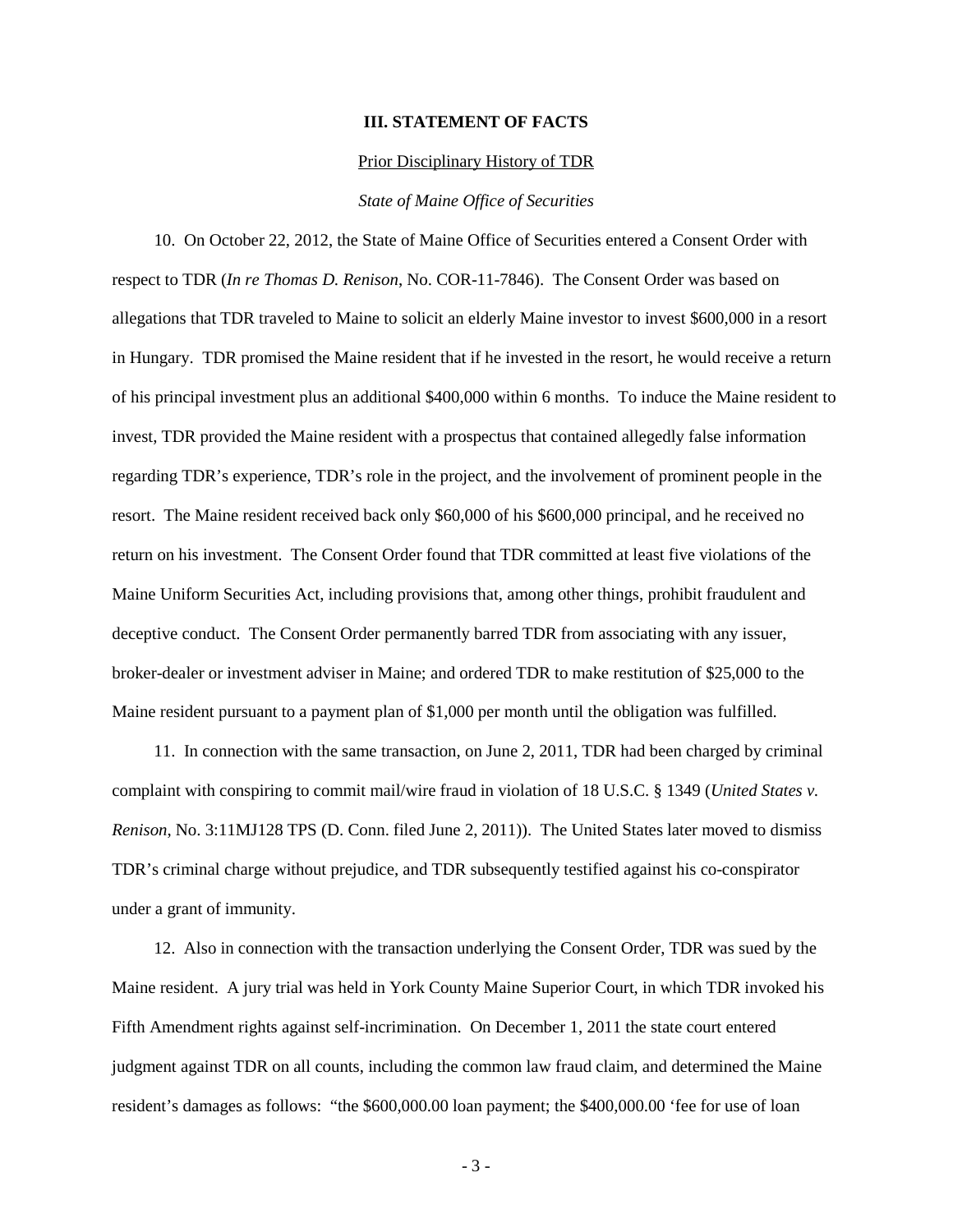funds'; tax liability and penalty for withdrawal of retirement funds of \$52,301.87; and lost annuity income of \$253,500.00, for a total damages of \$1,445,801.80." The Maine Judgment was affirmed on appeal (*Frank M. Jablonski Jr. v. Thomas D. Renison et al.*, No. Yor-13-570, 2014 Me. Unpub. LEXIS 119 (Me. Sept. 25, 2014)).

 13. On April 10, 2015, the Maine resident filed suit against TDR in Connecticut Superior Court, seeking to collect on the Maine judgment by garnishing TDR's financial accounts (Docket No. HHD-CV15-4077742-S).

 14. On October 20, 2015, TDR filed for Chapter 7 bankruptcy in United States Bankruptcy Court in the District of Connecticut. On December 16, 2015, the Maine resident filed a Nondischargeability Complaint with the court asserting claims under 11 U.S.C.  $\S 523(a)(2)(A)$ , (B) and [\(a\)\(19\)\(B\).](https://advance.lexis.com/document/documentlink/?pdmfid=1000516&crid=0b91d2ce-3be2-436f-938c-fb6931bb5f65&pddocfullpath=%2Fshared%2Fdocument%2Fcases%2Furn%3AcontentItem%3A5N0Y-8481-F048-W002-00000-00&pdcontentcomponentid=6399&pdsearchoptionscontext=INTERDOCUMENT-LINK&pddoctitle=Jablonski+v.+Renison+(In+re+Renison)%2C+2017+Bankr.+LEXIS+584+(Bankr.+D.+Conn.%2C+Mar.+3%2C+2017)&pdproductcontenttypeid=urn%3Apct%3A30&pdiskwicview=false&ecomp=1s39k&prid=ce80b96d-f9be-429f-95d0-2ee04cd81971) On July 15, 2016, the Plaintiff moved for summary judgment on all claims under the three-count Nondischargeability Complaint. Despite requesting and receiving numerous extensions, TDR, a *pro se*  defendant, never filed a response to the motion, never secured legal counsel to appear on his behalf, and otherwise never advanced a cognizable defense. On March 3, 2017, the court entered a summary judgment in favor of the Maine resident on the 11 U.S.C.  $\S$  523(a)(2)(A) claim and TDR's debt to the Maine resident in the amount of \$1,445,801.80 was adjudged and decreed nondischargeable (Case No. 15-21813 (JJT) Bankr. D. Conn. (2017)). To date, the judgment remains unsatisfied in the amount of \$1,420,230.59, not including interest or post judgment costs.

15. On April 17, 2018, the Executor for the Estate of the Maine resident filed suit against TDR and TJR, *inter alia*, in Connecticut Superior Court alleging fraudulent conveyances of funds that deprived the Maine resident from collecting the unsatisfied judgment, in violation of Sections 52-552e and 52-552f of the General Statutes of Connecticut (Docket No. HHD-CV18-6092983-S). The action remains pending.

## *State of Connecticut Insurance Department*

 16. On May 19, 2013, TDR and the State of Connecticut Insurance Department entered into a Stipulation and Consent Order (Docket No. FC 14-05). The Stipulation and Consent Order alleged that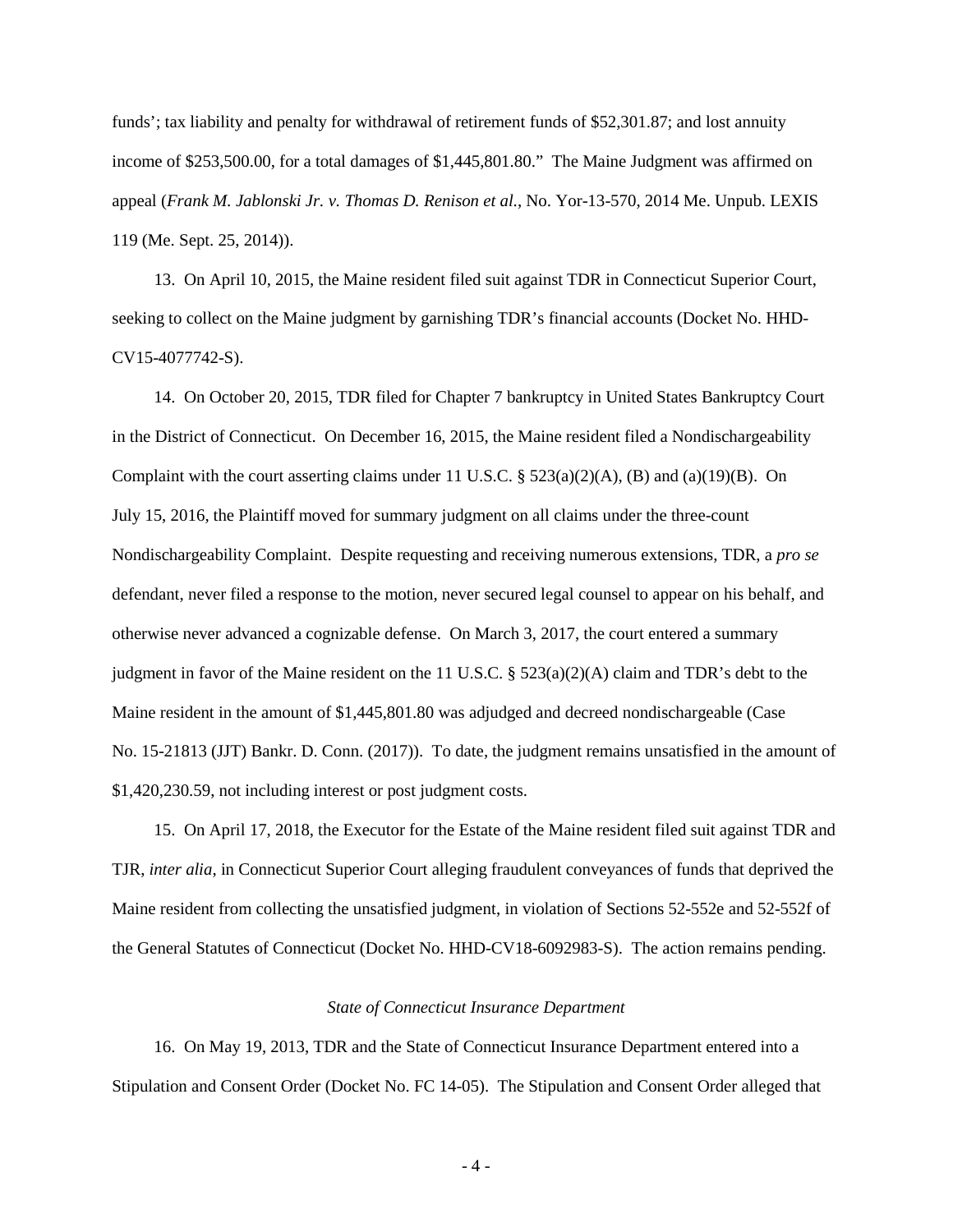TDR engaged in acts of conduct in the course of his insurance business that violated Sections 38a-702k, 38a-769 and 38a-816 of the General Statutes of Connecticut in that he contacted several insurance companies in an improper manner for the purpose of obtaining policyholders' information, which constitutes cause pursuant to Sections 38a-702k, 38a-774 and 38a-817 of the General Statutes of Connecticut for the suspension or revocation of TDR's insurance licenses, and/or for the imposition of a fine. TDR agreed to pay a fine in the amount of \$20,000, observe a period of probation ending on October 31, 2016, and provide the State of Connecticut Insurance Department with semi-annual reports about his general insurance activities for the period of probation, with the first of such reports due not later than six months from the date of execution of the Stipulation and Consent Order and the remaining reports due at six month intervals thereafter.

## *United States Securities and Exchange Commission*

 17. On July 3, 2014, TDR consented to the entry of an Order Instituting Administrative Proceedings Pursuant to Section 203(f) of the Investment Advisers Act of 1940, Making Findings, and Imposing Remedial Sanctions by the United States Securities and Exchange Commission (File No. 3-15963) ("SEC Order"). The SEC Order was based upon TDR's Consent Order with the State of Maine Office of Securities. The SEC Order permanently barred TDR from association with any investment adviser, broker, dealer, municipal securities dealer, municipal advisor, transfer agent, or nationally recognized statistical rating organization.

## *State of Florida, Department of Financial Services*

 18. On August 13, 2014, TDR and the State of Florida, Department of Financial Services ("FL DFS") entered into a Consent Order (Case No.: 156872-14-AG). The Consent Order alleged that on October 22, 2012 the State of Maine, Department of Professional and Financial Regulation, Bureau of Insurance barred TDR from associating with any issuer, broker-dealer or investment advisor in Maine and TDR failed to report administrative actions taken against him to the FL DFS within thirty (30) days of the final dispositions. TDR agreed to: (i) surrender all license(s) and eligibility for licensure and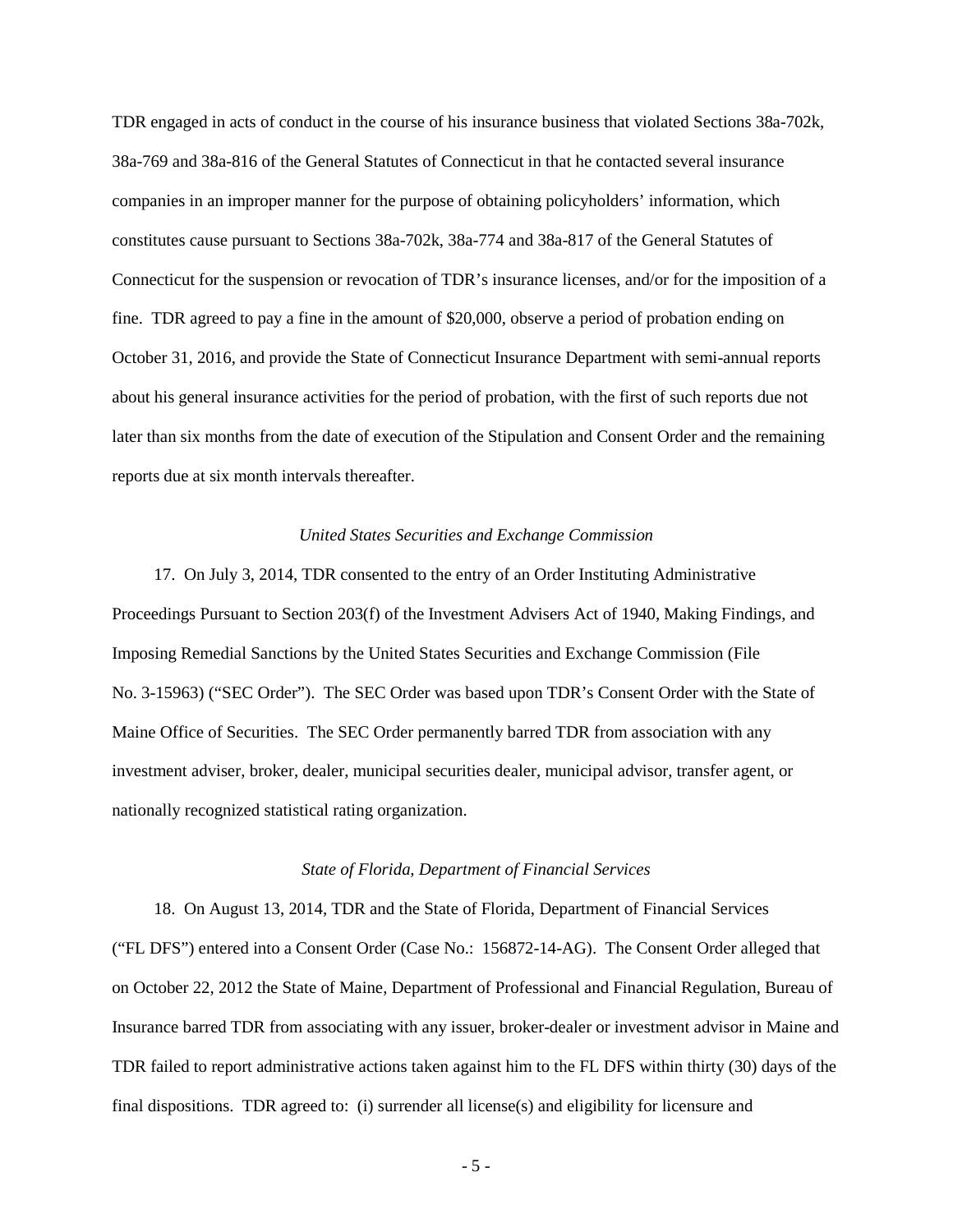appointment under the purview of the FL DFS, such surrender to have the same force and effect as a revocation pursuant to section 626.641, Florida Statutes, and to constitute a revocation for purposes of section 626.641 (2), Florida Statutes; (ii) not engage or attempt or profess to engage in any transaction or business for which a license or appointment was required under the Florida Insurance Code or directly or indirectly own, control, or be employed in any manner by any insurance agent or agency or adjuster or adjusting firm until the license was reinstated or, if revoked, a new license was issued; and (iii) not have the right to apply to the FL DFS for another license under the Florida Insurance Code for two (2) years from the effective date of revocation.

#### Related Parties

 19. Timothy James Allcott ("Allcott") is a resident of Peabody, Massachusetts, and a member of ARO. Allcott claims that he has a 60-70% ownership stake in ARO and serves as the manager of ARO. Allcott is the sole authorized signatory on ARO's primary bank account.

 20. Terrance O'Connor ("O'Connor') is a resident of Peabody, Massachusetts, and a member of ARO.

 21. Since August 2015, Allcott and O'Connor have together received over \$295,000 of payments from ARO's primary bank account, a substantial majority of which were made using ARO investor capital.

#### Concealment of TDR's Involvement with ARO

 22. TDR's involvement in the private equity fund (ARO) was barred by the SEC Order. TDR, Allcott, and O'Connor took steps to conceal TDR's involvement in ARO due to the SEC Order, and to protect TDR's proceeds from this venture from TDR's creditors.

 23. TDR, Allcott, and O'Connor directed TDR's commissions and executive compensation from ARO to accounts held in the names of TDR's wife, his son TJR, and another member of TDR's immediate family. In total, ARO, TDR, Allcott and O'Connor transferred over \$550,000 of ARO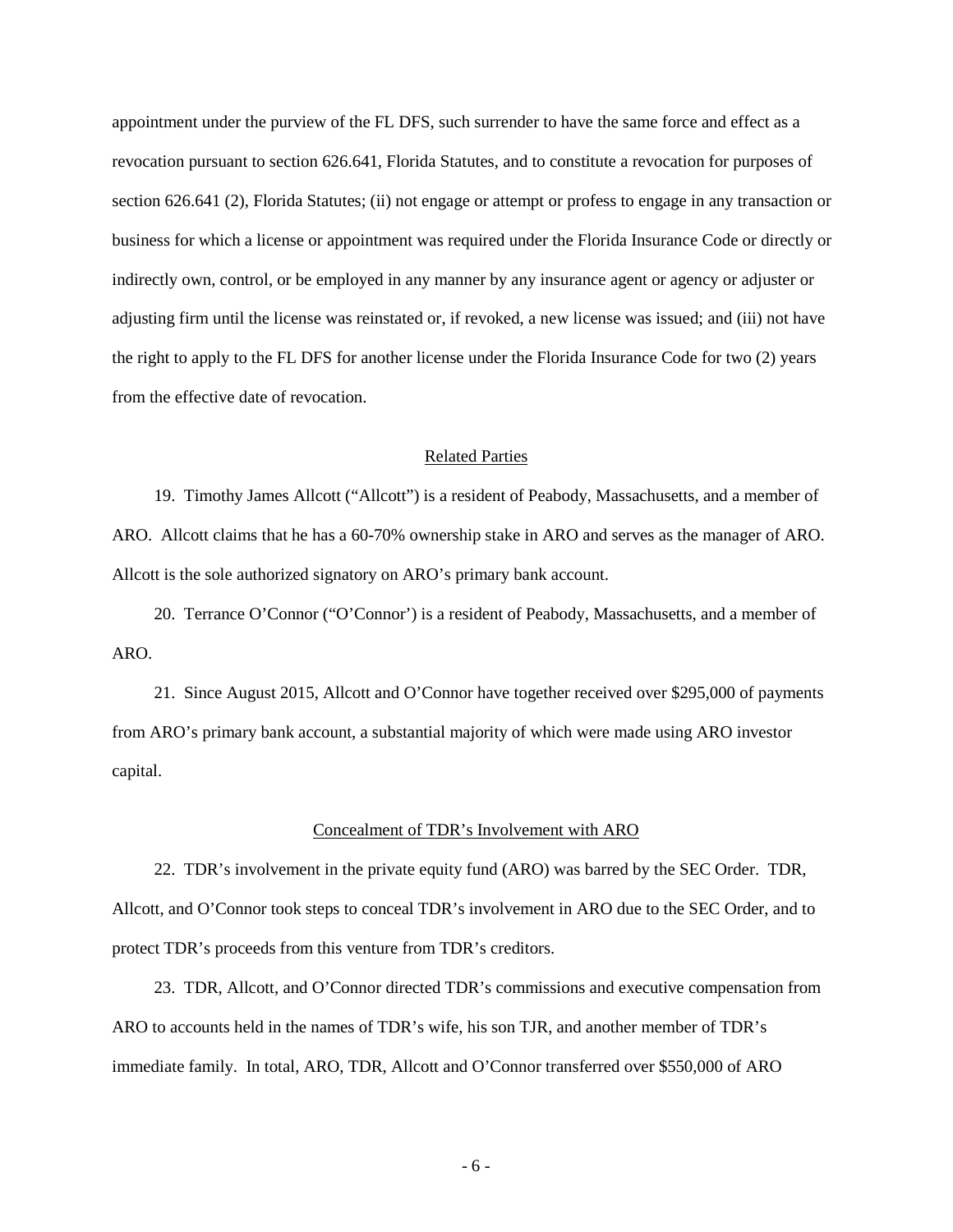investor capital to a bank account held in the name of TDR's wife, and over \$155,000 to bank accounts held in the name of TJR and TDR's other adult son.

 24. While TJR was purportedly responsible for "fundraising" for ARO, it was really TDR who acted as the principal solicitor of investor funds for ARO.

 25. Throughout the relevant time period, TJR allowed TDR to make deposits and withdrawals from bank accounts held in the name of TJR, and for which TJR was the sole authorized signatory.

 26. On July 6, 2015, ARO filed a Certificate of Organization with the Corporations Division of the Secretary of the Commonwealth of Massachusetts. TDR remitted by check half of the filing fee required to organize ARO to Allcott, the named organizer of ARO. The check for half of ARO's filing fee was drawn on an account held in the name of TJR.

## The ARO Note Offering

 27. From approximately August 2015, ARO was an issuer of securities in the form of "Fixed Rate Promissory Notes" ("ARO Notes"). ARO raised over \$5.8 million through the offer and sale of unregistered and unsecured ARO Notes. The various ARO Notes stated that they would pay interest ranging from 8% to 12% annually for the term of the notes which ranged from three to five years. ARO, through TDR, offered and sold the ARO Notes in and/or from Connecticut to at least fourteen investors residing in Massachusetts, Connecticut, Tennessee and New Jersey.

 28. The ARO Notes constitute securities within the meaning of Section 36b-3(19) of the Act. Such securities were not registered under Section 36b-16 of the Act, nor were they the subject of a filed exemption claim or claim of covered security status.

 29. TDR was not registered as an agent of the issuer (ARO) under the Act when he offered and/or sold the ARO Notes in and/or from Connecticut.

 30. ARO and TDR represented to purchasers of the ARO Notes that ARO was a private equity investment firm, which sought to generate profits through investments in certain small to medium business ventures.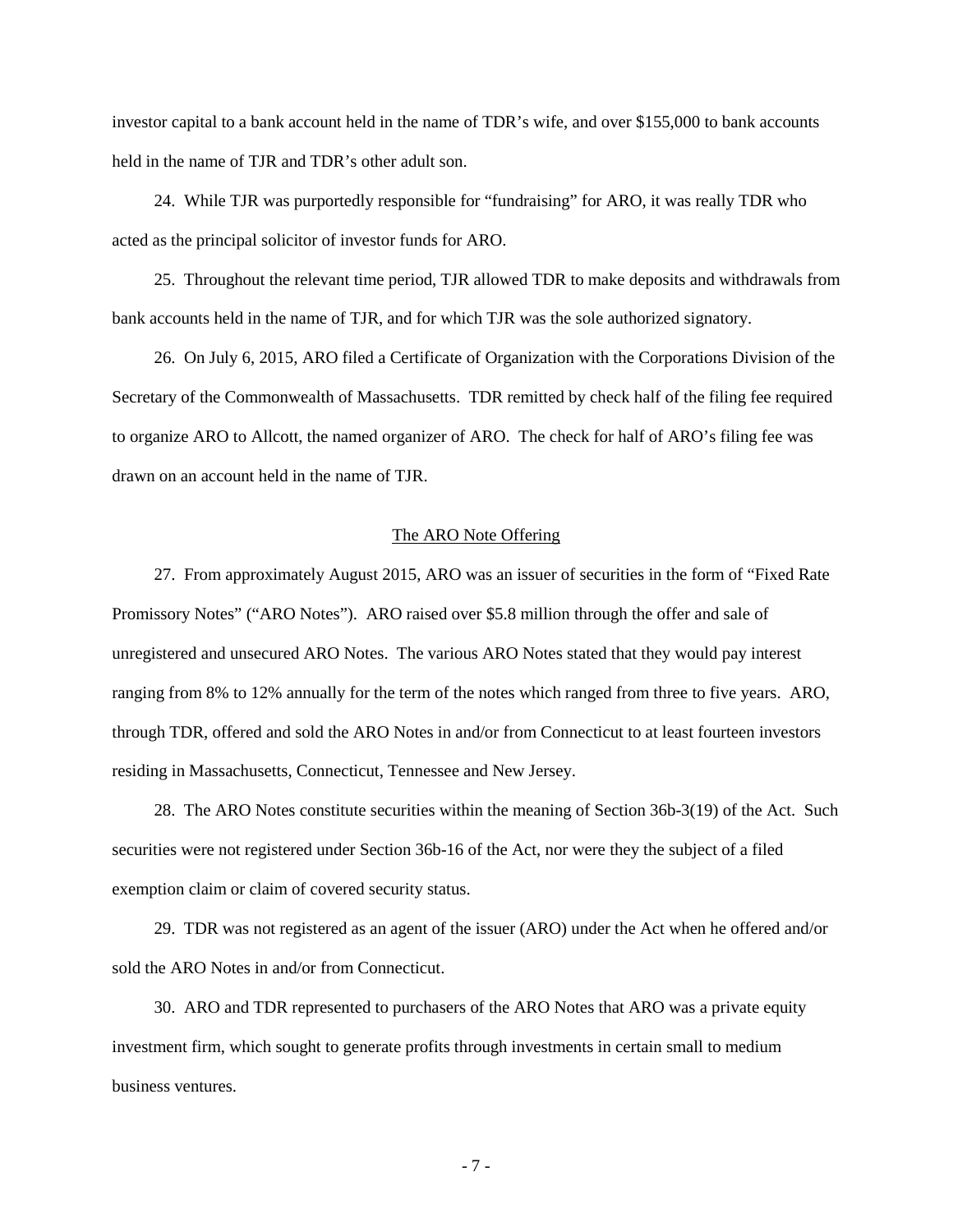31. Since approximately November 2015, ARO maintained a website at www.aroequity.com ("ARO Website"). Until early February 2018, the ARO Website stated that "ARO Equity is a private investment firm concentrating on acquisitions in the lower middle market." The ARO Website further described ARO as "[a] private equity firm concentrated on investments and acquisitions in the lower middle market."

 32. Most purchasers of ARO Notes were older retirees in their 70s and 80s who were insurance or investment advisory clients of TDR.

 33. Until early February 2018, the ARO Website stated "Private Investors: We are able to accept investments of 'qualified money', such as certain IRAs and self directed retirement accounts." [sic]

 34. Since August 2015, ARO has accepted contributions of over \$1.6 million in qualified retirement assets from investors.

# *ARO's Undisclosed Losses*

 35. Since August 2015, ARO has "invested" less than \$2.9 million of the approximately \$5.8 million in funds raised from purchasers of its promissory notes. ARO has invested this capital principally in three business ventures: a now-defunct Massachusetts electronics manufacturing company ("Manufacturing Company"), a construction company ("Construction Company"), and the parent company ("Healthcare Company") of a collection of affiliated entities purported to manage a network of urgent-care medical clinics in Massachusetts and Connecticut (collectively, "Healthcare Affiliates").

 36. ARO's investments in the Manufacturing Company and the Construction Company resulted in a near total loss of investor capital. ARO and TDR failed to disclose these material losses to current and prospective investors.

#### *The Manufacturing Company*

 37. The Manufacturing Company was a Massachusetts corporation and manufacturer of circuit boards and other electronic assemblies. ARO was organized in anticipation of acquiring a significant ownership share of the Manufacturing Company.

- 8 -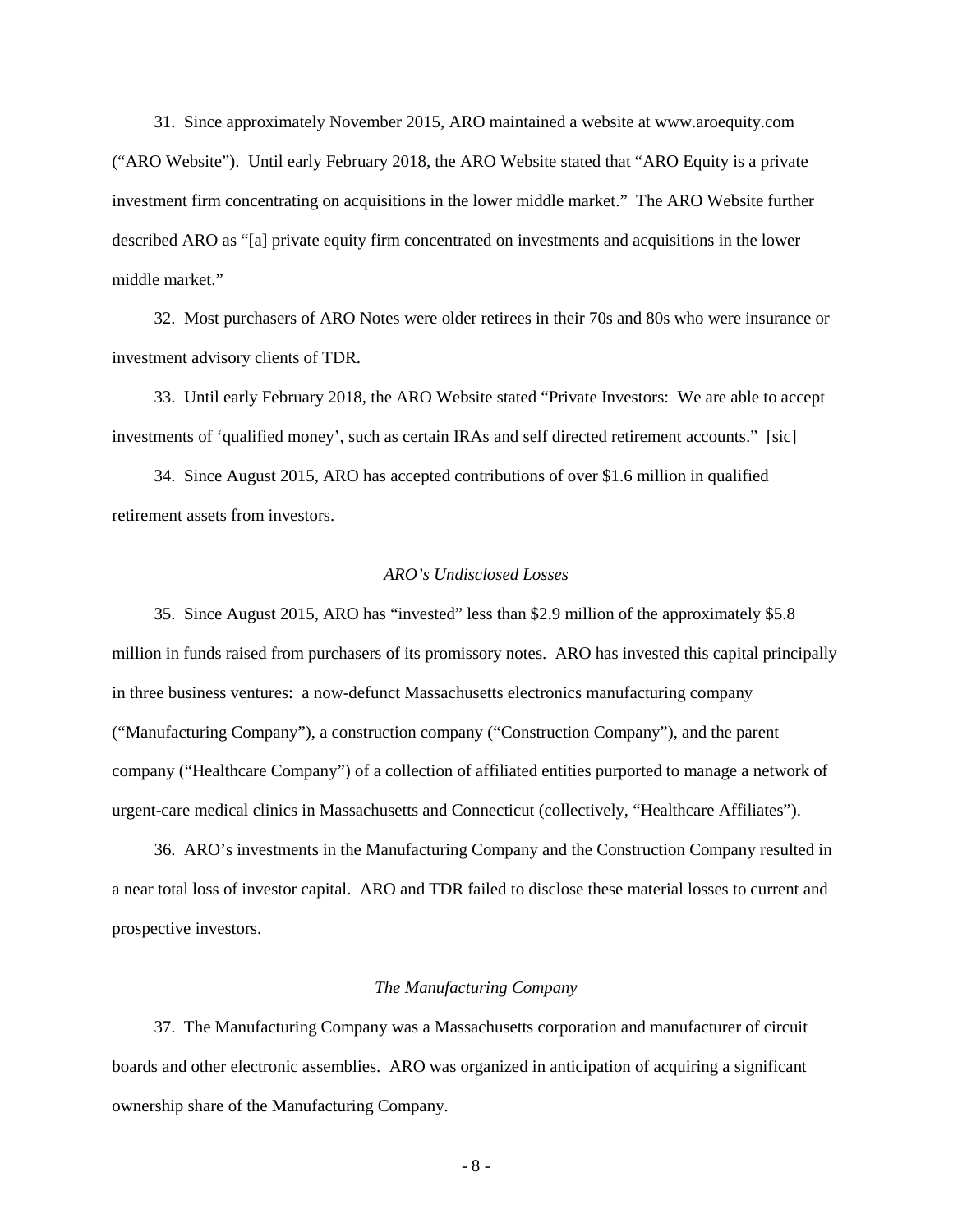38. In or around August 2015, ARO purchased a majority ownership position in the Manufacturing Company.

 39. On August 11, 2015, the Manufacturing Company filed a statement of change of supplemental information with the Corporations Division of the Secretary of the Commonwealth of Massachusetts, naming TJR as one of the directors of the Manufacturing Company.

 40. Between August 2015 and January 2017 ARO contributed approximately \$1.37 million of investor funds to the Manufacturing Company.

 41. Between August 2015 and January 2017, the Manufacturing Company operated at a significant loss. In or around February 2017, ARO sold its ownership position in the Manufacturing Company.

 42. On February 22, 2017, the Manufacturing Company transferred \$50,000 by treasurer's check to ARO in connection with ARO's sale of its ownership interest. Bank records for both ARO and the Manufacturing Company show no further transfers of funds between the two entities.

 43. On June 30, 2017, the Manufacturing Company was formally dissolved as a Massachusetts corporation. The losses from ARO's investment in the Manufacturing Company have never been disclosed to current or prospective investors.

#### *The Construction Company*

 44. The Construction Company is a Massachusetts limited liability company organized in 2015. The Construction Company purported to be a service-disabled-veterans-owned business, focusing on construction management, materials, and site preparation.

 45. ARO and the Construction Company entered into a purported profit-sharing agreement. Pursuant to this agreement, ARO was to receive 70% of the profits generated by the business in exchange for ARO's provision of working capital to the Construction Company.

 46. Between May 2016 and June 2017, ARO provided approximately \$372,000 in investor funds to the Construction Company.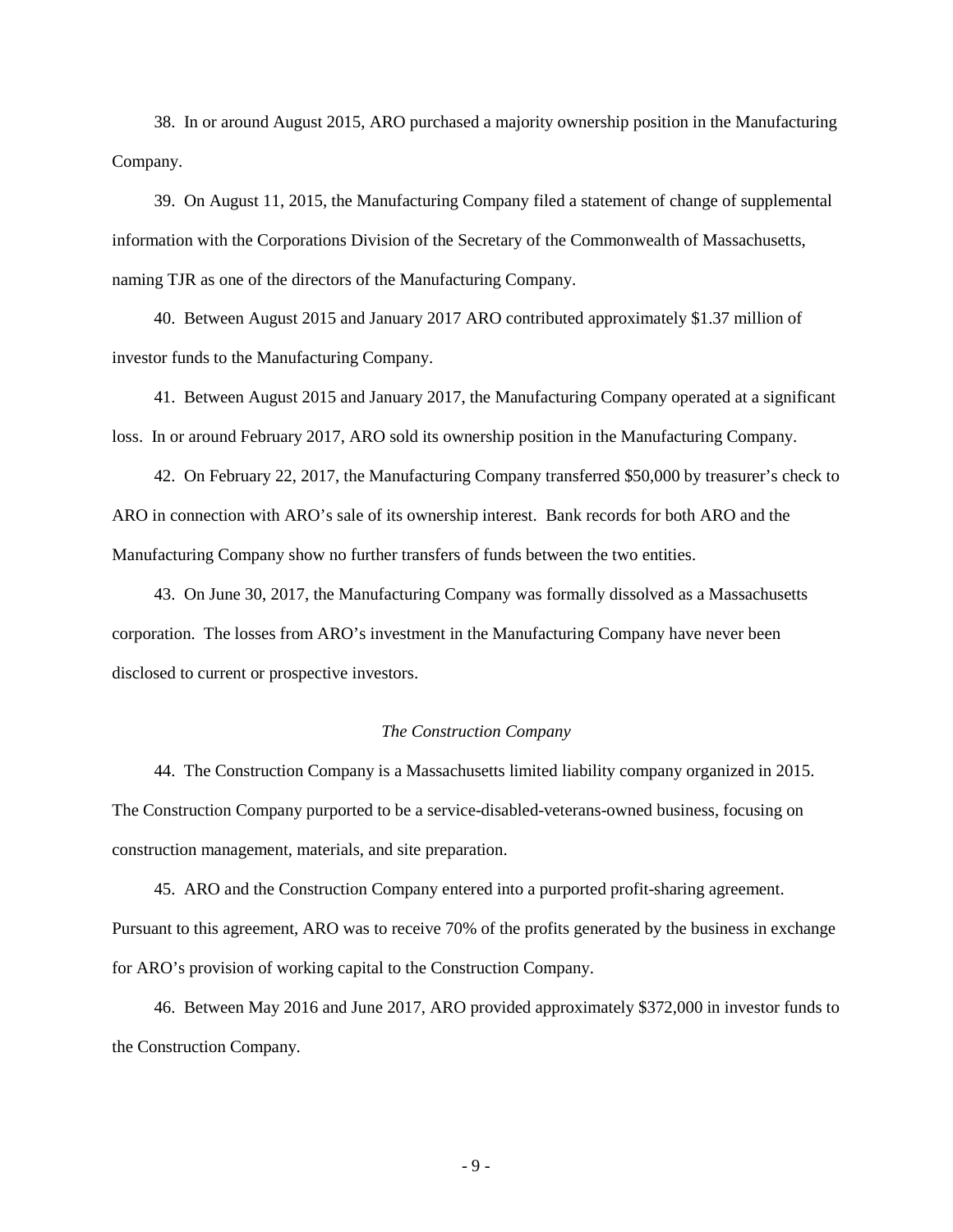47. To date, the Construction Company has made only one payment of \$25,000 to ARO. The memo line on the accompanying check read: "Return of equity investment".

 48. The business relationship between the Construction Company and ARO has been dissolved. The loss of ARO's investment in the Construction Company was not disclosed to current or prospective ARO investors.

## *The Healthcare Company*

 49. The Healthcare Company was a Delaware limited liability company organized by Allcott on August 25, 2016.

 50. ARO was the majority owner of the Healthcare Company. Since August 2015, ARO contributed approximately \$1.1 million to the Healthcare Company and the Healthcare Affiliates. ARO received less than \$60,000 from these entities in return.

 51. The Healthcare Company has failed to consistently generate profits. The Healthcare Company and the Healthcare Affiliates' lack of profitability has not been disclosed to current or prospective investors.

# *Material Misrepresentations and Undisclosed Compensation*

# *Connecticut Investor One*

 52. On July 24, 2017 ARO, through TDR, sold a promissory note to Connecticut Investor One, a then-86-year old retiree who resided in Connecticut, in exchange for \$100,000. Per the terms of the note, ARO was required to repay the original principal amount of \$100,000 within five years, plus an additional 12% annual interest rate.

 53. Connecticut Investor One's note contained terms restricting the use of Connecticut Investor One's funds. Specifically, under a subsection titled "Use of Funds" the note stated: "ARO hereby confirms that these funds will be used to fund Medical Receivables on behalf of [the Healthcare Company]."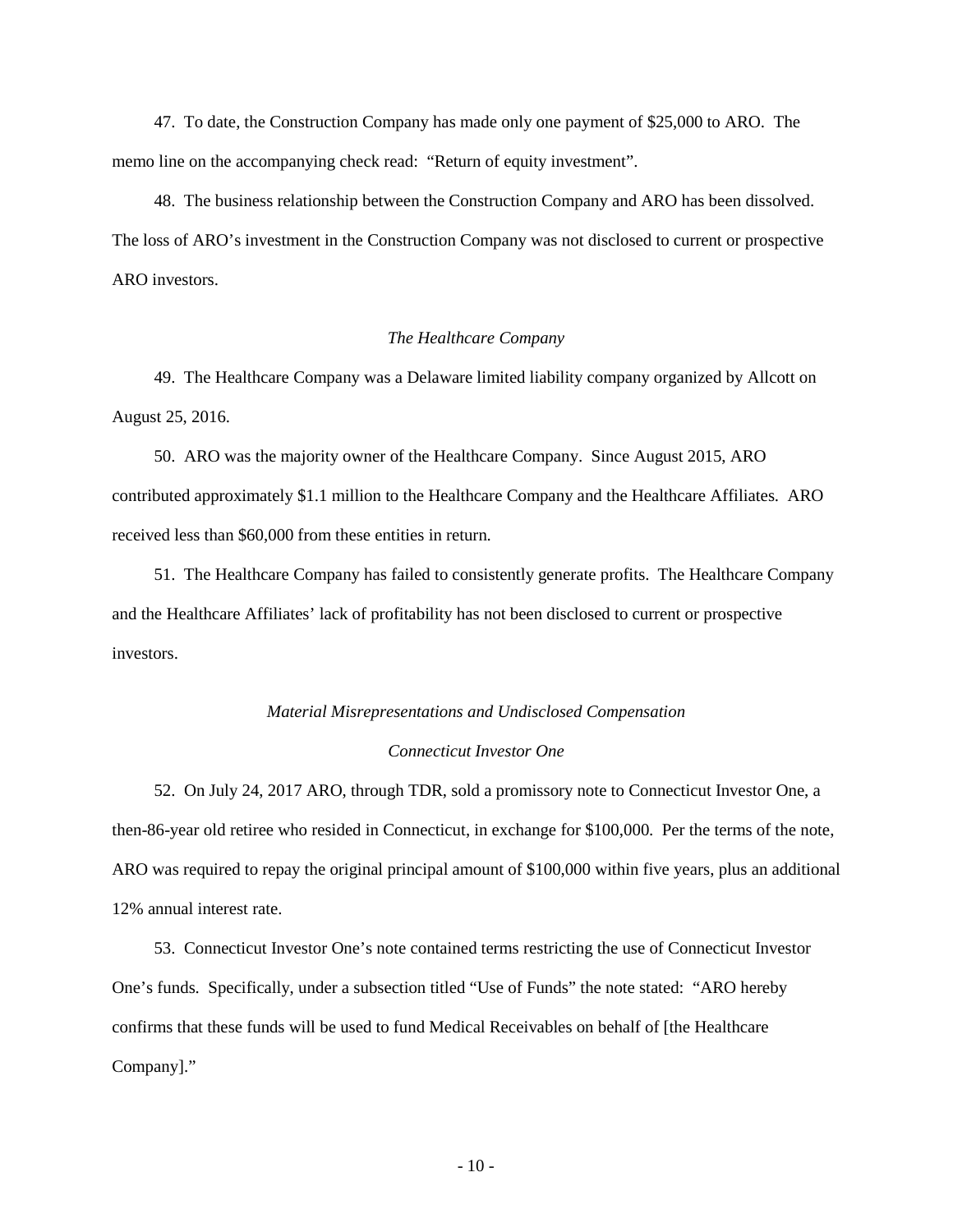54. Notwithstanding this "Use of Funds" provision, Connecticut Investor One's capital was used to pay scheduled monthly returns to earlier investors, as well as tens of thousands of dollars to TDR and Allcott.

 55. As reflected in the terms of his note, Connecticut Investor One's investment was funded using assets held in a Roth IRA. In anticipation of his investment, Connecticut Investor One rolled these funds over to a self-directed IRA in order to hold his ARO investment. On August 3, 2017, the custodian of this self-directed IRA wire transferred Connecticut Investor One's \$100,000 to the ARO operating account.

 56. Connecticut Investor One's incoming wire transfer increased the balance of the ARO operating account from \$7,675.05 to \$107,676.05.

57. The ARO operating account received no additional deposits until August 10, 2017.

 58. Between August 4, 2017, and August 8, 2017, ARO transferred over \$12,000 to Allcott's personal checking account, \$7,000 to bank accounts held in the names of members of TDR's immediate family, and \$6,349.52 to earlier ARO investors, consultants and restaurants.

#### *Connecticut Investor Two*

 59. Connecticut Investor Two was a 62 year old Connecticut resident and the daughter of two of TDR's former clients.

 60. After the death of Connecticut Investor Two's parents, TDR assisted Connecticut Investor Two in collecting the proceeds of various insurance policies and accounts. Around this time, TDR solicited Connecticut Investor Two to reinvest a portion of the policies' proceeds in ARO.

 61. In or around August 2017, TDR met with Connecticut Investor Two in her home. TDR assured Connecticut Investor Two that the investment would be safe and would eventually double in value.

 62. On August 7, 2017, ARO, through TDR, sold a promissory note to Connecticut Investor Two in the original principal amount of \$1,000,000, with an approximate five-year term and an 8% annual interest rate.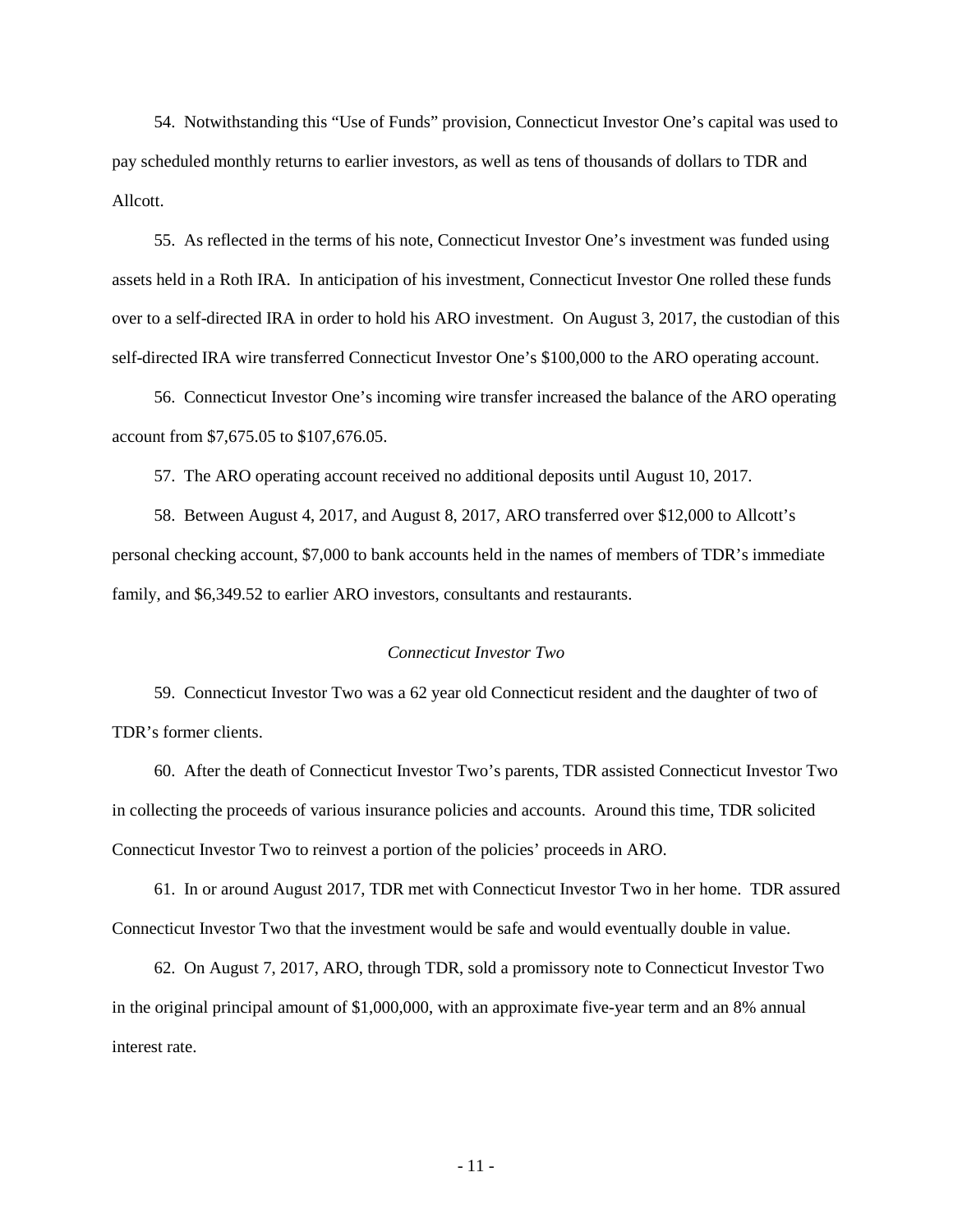63. Under the subsection titled "Use of Proceeds" Connecticut Investor Two's note stated: "The Borrower [ARO Equity] confirms that the funds will be used in support of [the Construction Company]. A fully authorized 'Service Disabled Veterans Owned Small Business'." [sic]

 64. Notwithstanding this "Use of Proceeds" provision, the proceeds of Connecticut lnvestor Two's note were not used in support of the Construction Company.

 65. On August 14, 2017, Connecticut Investor Two transferred \$1,000,000 by wire to ARO's operating account. Connecticut Investor Two's incoming wire transfer increased the balance of the operating account from \$153,844.41 to \$1,153,844.41.

 66. Between August 14, 2017, and September 10, 2017, the ARO operating account received only \$4,022.30 in additional deposits.

 67. On August 14, 2017, ARO transferred \$165,000 by wire to an account held in the name of TDR's wife.

 68. Between August 17, 2017 and August 29, 2017, ARO transferred \$12,128.44 to an account held in the name of TJR.

 69. Between August 14, 2017 and August 31, 2017, ARO transferred over \$117,000 to the Healthcare Company.

 70. In the weeks that followed the receipt of Connecticut Investor Two's investment, ARO transferred a total of \$13,476.13 to previous ARO investors in small amounts, representing purported returns on their investment.

 71. At no point after accepting Connecticut Investor Two's investment did ARO provide a single dollar to the Construction Company, notwithstanding ARO's offering representations that it would do so.

# *Connecticut Investor Three*

 72. Connecticut Investor Three was a 63 year old Connecticut resident and the daughter of one of TDR's former clients.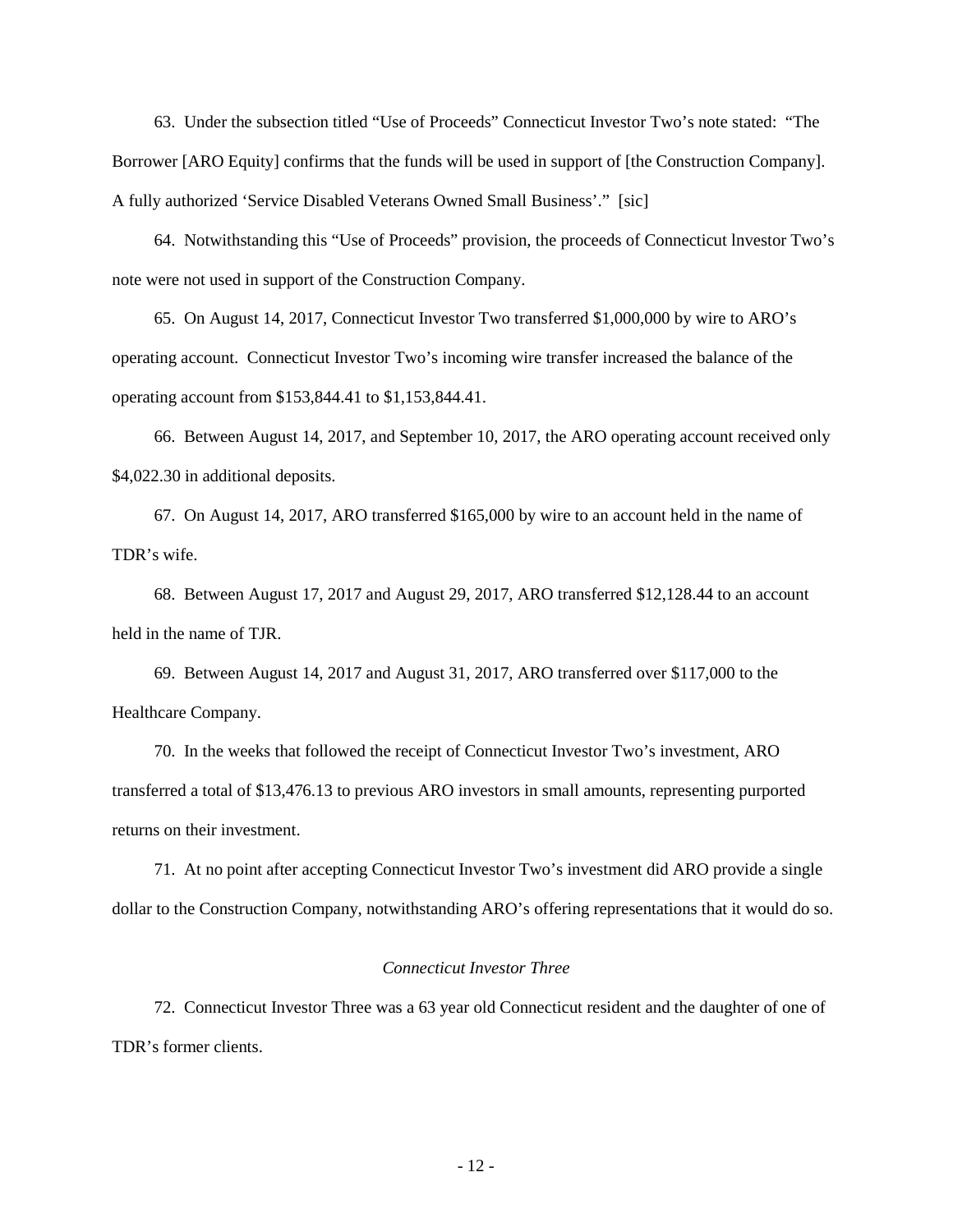73. Connecticut Investor Three initiated four separate transfers of investment funds to ARO in April 2016, totaling \$448,360.32.

 74. After accepting funds from Connecticut Investor Three, ARO transferred \$56,915 to accounts held in the name of TDR's wife. ARO also transferred \$9,884.31 to previous ARO investors in small amounts, representing purported returns on their investments. ARO and TDR failed to disclose that Connecticut Investor Three's investment would be used for these purposes.

#### Fraud in Connection with the ARO Notes

 75. In connection with the offer and sale of the ARO Notes, ARO and TDR failed to disclose, *inter alia*: (i) any financial information concerning Respondents; (ii) TDR's prior criminal and disciplinary history pertaining to securities and insurance transactions, including the SEC Order barring TDR from acting as a broker of securities; (iii) that TDR was not registered as an agent of issuer or in any other capacity to sell securities in Connecticut; (iv) any specific risk factors related to the investments; (v) the precise business and operating history of ARO and its affiliates; (vi) the remuneration to be paid to the directors, officers and/or of principals of ARO; (vii) that investors' monies would be used to pay off earlier investors; (viii) that investors' monies would be used to pay ARO's business expenses, which included excessive commissions and compensation to executives of ARO, and TDR's personal expenses; and (ix) that ARO sustained substantial losses of investor capital. Each of these omitted items was material to investors and prospective investors of ARO. In addition, ARO and TDR made untrue statements of material fact concerning the use of proceeds from the sale of at least two unsecured promissory notes.

#### Unregistered Agent of Issuer of EDU Holding Trust

 76. From January 1, 2013 through 2014, TDR also offered and sold private placement interests in EDU Holding Trust to at least four investors for approximately \$350,000. TDR received approximately \$44,000 as compensation for the sales. EDU Holding Trust was the issuer of the private placement interests. TDR has never been registered as an agent of issuer of EDU Holding Trust under the Act.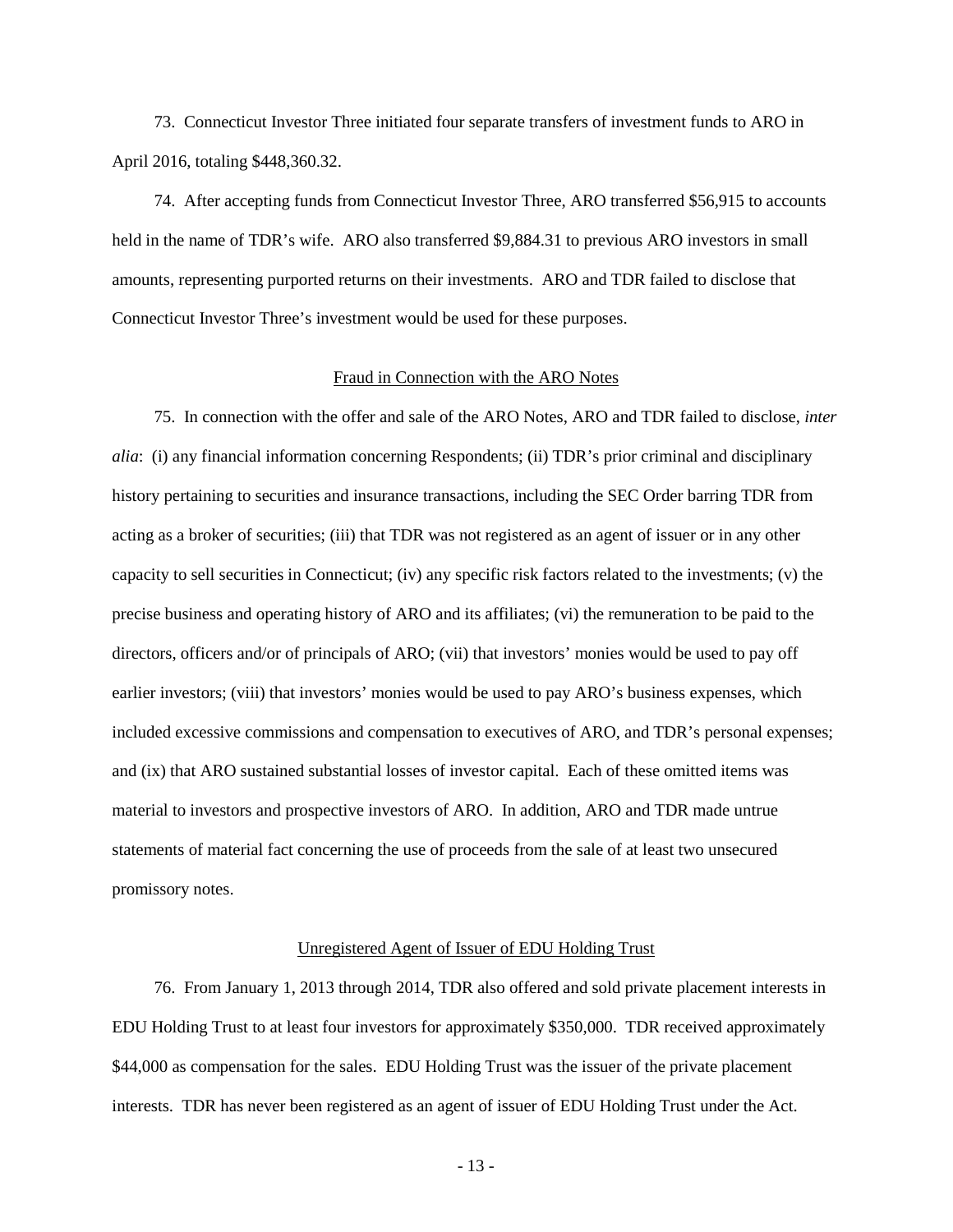#### TJR's Reporting of Outside Business Activity

 77. From February 23, 2016 through March 6, 2018, TJR was registered as a broker-dealer agent of Horace Mann Investors, Inc. (Central Registration Depository ("CRD") No. 11643) ("Horace Mann") at the branch office located at 78 Beaver Road, Suite H, Wethersfield, Connecticut 06109.

 78. TJR's only outside business activity disclosure on his Form U4 filing with the Commissioner was an entry for a "[m]ultiline insurance agent affiliated with Horace Mann Service Corp., offering property, casualty, and life insurance products."

 79. TJR received approximately \$11,927.34 by checks from ARO while registered as a brokerdealer agent of Horace Mann.

 80. TJR did not disclose his involvement with ARO as an outside business activity on his Form U4. In actuality, TJR had a 5% ownership stake in ARO, received executive compensation from ARO and was a director of the Manufacturing Company. TJR's filing was, at the time and in the light of the circumstances under which it was made, false or misleading in a material respect and contained omissions of material fact.

 81. TJR acknowledged his involvement with ARO as an outside activity upon questioning by Horace Mann. TJR resigned from Horace Mann prior to Horace Mann taking action.

 82. Pursuant to FINRA Rule 9552(h) and in accordance with FINRA's Notice of Suspension and Suspension from Association letters dated November 6, 2018 and November 30, 2018, respectively, on February 11, 2019, TJR was barred from association with any FINRA member in any capacity. TJR failed to request termination of his suspension within three months of the date of the Notice of Suspension. Therefore, TJR was automatically barred from association with any FINRA member in any capacity.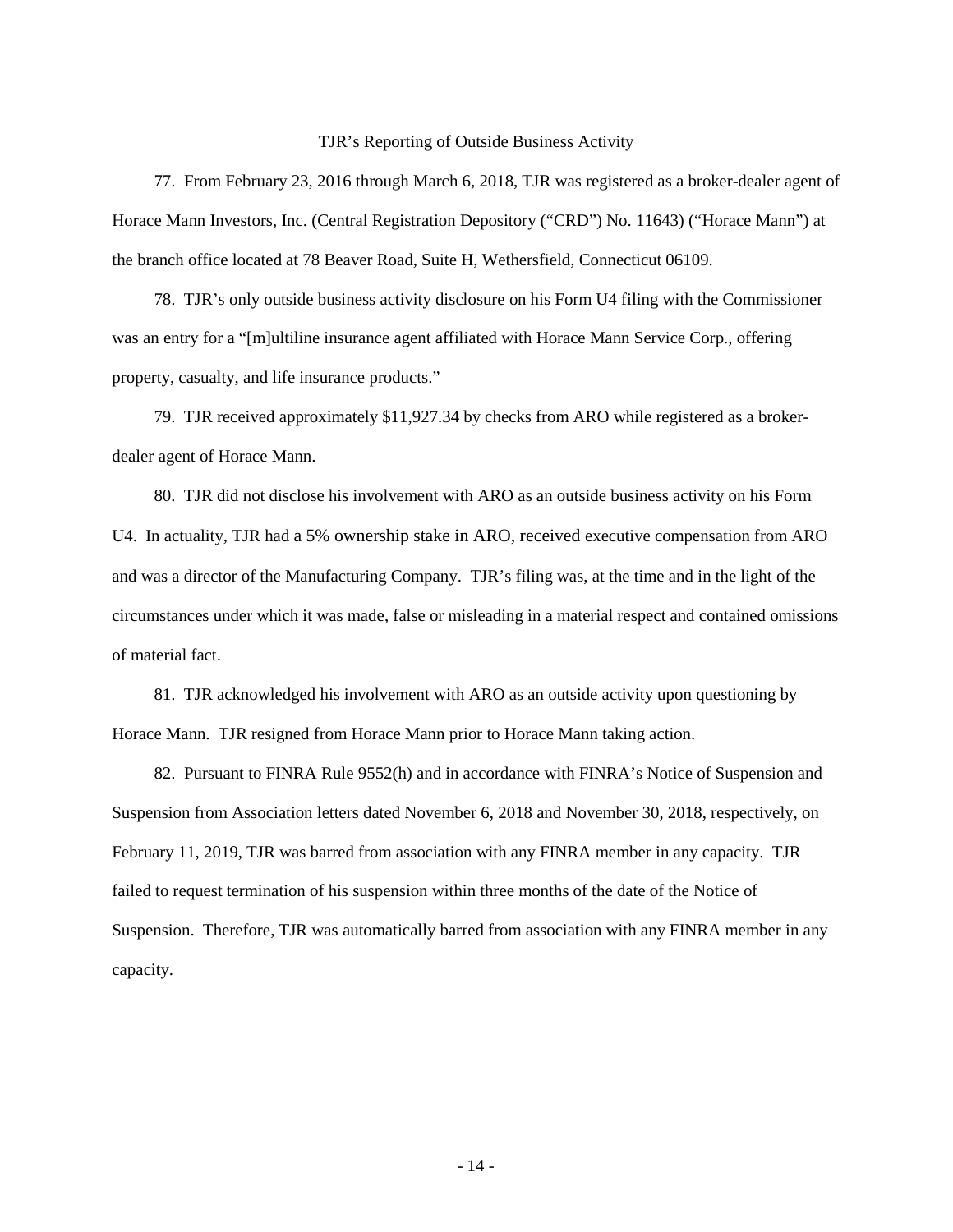# **IV. STATUTORY AND REGULATORY BASIS FOR ORDER TO CEASE AND DESIST, ORDER TO MAKE RESTITUTION AND ORDER IMPOSING FINE**

## a. Violation of Section 36b-16 of the Act by ARO and TDR – Offer and Sale of Unregistered Securities

 83. Paragraphs 1 through 82, inclusive, are incorporated and made a part hereof as if more fully set forth herein.

 84. ARO and TDR offered and sold securities in and/or from Connecticut to at least one investor, as more fully described in paragraphs 7, 8, 26 through 33, inclusive, and 51 through 75, inclusive, which securities were not registered in Connecticut under the Act, as more fully described in paragraph 27. The offer and sale of such securities absent registration constitutes a violation of Section 36b-16 of the Act, which forms a basis for an order to cease and desist to be issued against ARO and TDR under Section 36b-27(a) of the Act, an order that ARO and TDR make restitution under Section 36b-27(b) of the Act, and for the imposition of a fine upon ARO and TDR under Section 36b-27(d) of the Act.

# b. Violation of Section 36b-4(a) of the Act by ARO and TDR – Fraud in Connection with the Offer and Sale of any Security

 85. Paragraphs 1 through 84, inclusive, are incorporated and made a part hereof as if more fully set forth herein.

 86. The conduct of ARO and TDR, as more fully described in paragraphs 7 through 75, inclusive, constitutes, in connection with the offer, sale or purchase of any security, directly or indirectly employing a device, scheme or artifice to defraud, making an untrue statement of a material fact or omitting to state a material fact necessary in order to make the statements made, in the light of the circumstances under which they are made, not misleading, or engaging in an act, practice or course of business which operates or would operate as a fraud or deceit upon any person. Such conduct constitutes a violation of Section 36b-4(a) of the Act, which forms a basis for an order to cease and desist to be issued against ARO and TDR under Section 36b-27(a) of the Act, an order that ARO and TDR make restitution under Section 36b-27(b) of the Act, and for the imposition of a fine upon ARO and TDR under Section 36b-27(d) of the Act.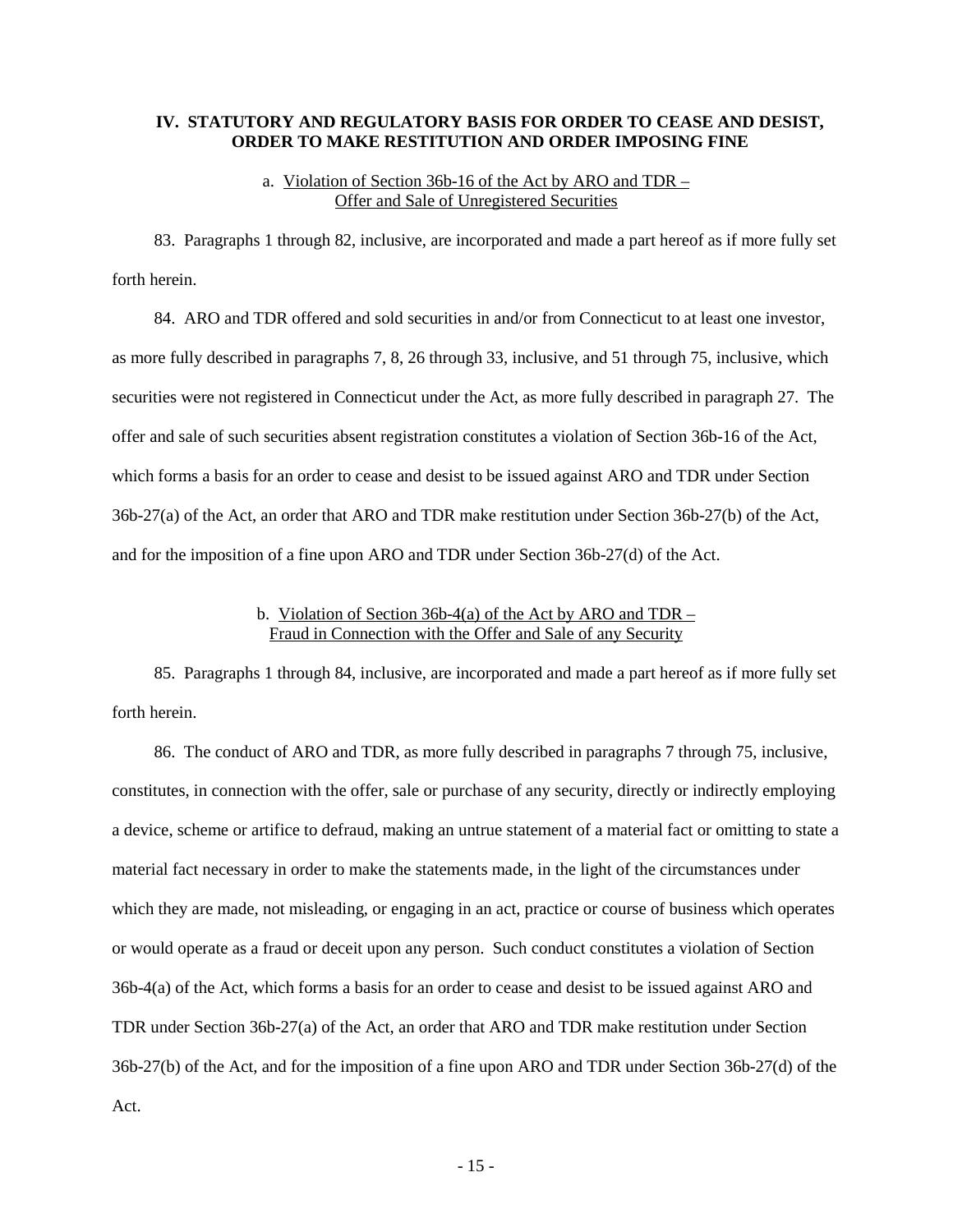# c. TJR Materially Aided ARO's and TDR's Violation of Section 36b-4(a) of the Act – Fraud in Connection with the Offer and Sale of any Security

 87. Paragraphs 1 through 86, inclusive, are incorporated and made a part hereof as if more fully set forth herein.

 88. TJR materially aided ARO's and TDR's violations of Section 36b-4(a) of the Act, as more fully described in paragraphs 7 through 75 inclusive, which forms a basis for an order to cease and desist to be issued against TJR under Section 36b-27(a) of Act, and for the imposition of a fine upon TJR under Section 36b-27(d) of the Act.

# d. Violation of Section 36b-6 of the Act by TDR and ARO – Unregistered Agent Activity

 89. Paragraphs 1 through 88, inclusive, are incorporated and made a part hereof as if more fully set forth herein.

 90. TDR transacted business as an agent of more than one issuer in this state absent registration under the Act, as more fully described in paragraphs 7, 8, 26 through 33, inclusive, and 51 through 76, inclusive. Such conduct constitutes a violation of Section 36b-6(a) of the Act, which forms a basis for an order to cease and desist to be issued against TDR under Section 36b-27(a) of the Act, and for the imposition of a fine upon TDR under Section 36b-27(d) of the Act.

 91. ARO employed TDR as an agent of issuer in this state absent registration under the Act, as more fully described in paragraphs 7, 8, 26 through 33, inclusive, and 51 through 75, inclusive. Such conduct constitutes a violation of Section 36b-6(b) of the Act, which forms a basis for an order to cease and desist to be issued against ARO under Section 36b-27(a) of the Act, and for the imposition of a fine upon ARO under Section 36b-27(d) of the Act.

# e. Violation of Section 36b-23 of the Act – Materially False or Misleading Statements by TJR in Documents Filed with the Commissioner

 92. Paragraphs 1 through 91, inclusive, are incorporated and made a part hereof as if more fully set forth herein.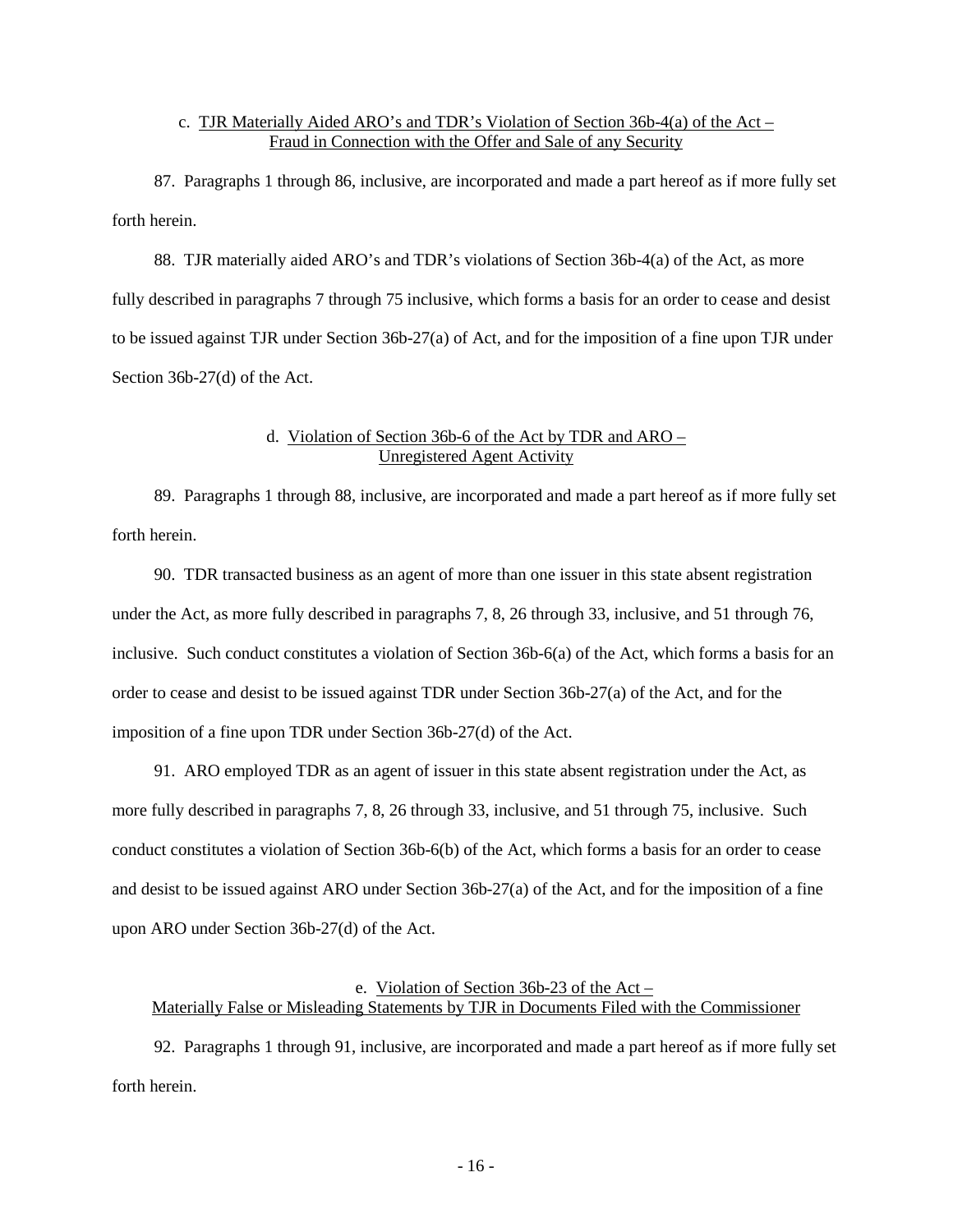93. TJR failed to disclose his involvement with ARO as an outside business activity on his Form U4 that was filed with the Commissioner, as more fully described in paragraphs 77 through 81, inclusive. TJR's statement contained in his Form U4 was, at the time and in the light of the circumstances under which it was made, false or misleading in a material respect and contained omissions of material fact, which constitutes a violation of Section 36b 23 of the Act; and thus forms a basis for an order to cease and desist to be issued against TJR under Section 36b-27(a) of the Act, and for the imposition of a fine upon TJR under Section 36b-27(d) of the Act.

# **V. ORDER TO CEASE AND DESIST, ORDER TO MAKE RESTITUTION, NOTICE OF INTENT TO FINE AND NOTICE OF RIGHT TO HEARING**

**WHEREAS**, as a result of the Investigation, the Commissioner finds that, with respect to the activity described herein, ARO has committed at least one violation of Section 36b-16 of the Act, at least one violation of Section 36b-4(a) of the Act, and at least one violation of Section 36b-6(b) of the Act;

**WHEREAS,** as a result of the Investigation, the Commissioner finds that, with respect to the activity described herein, TDR has committed at least one violation of Section 36b-16 of the Act, at least one violation of Section 36b-4(a) of the Act, and at least one violation of Section 36b-6(a) of the Act;

**WHEREAS,** as a result of the Investigation, the Commissioner finds that, with respect to the activity described herein, TJR has committed at least one violation of Section 36b-23 of the Act, and has materially aided in at least one violation of Section 36b-4(a) of the Act;

**WHEREAS,** the Commissioner further finds that the issuance of an Order to Cease and Desist, Order to Make Restitution, and the imposition of a fine upon Respondents is necessary or appropriate in the public interest or for the protection of investors and consistent with the purposes fairly intended by the policies and provisions of the Act;

**WHEREAS,** notice is hereby given to Respondents that the Commissioner intends to impose a maximum fine not to exceed one hundred thousand dollars (\$100,000) per violation upon Respondents;

**WHEREAS,** the Commissioner **ORDERS** that **ARO EQUITY, LLC**, its affiliates and successors in interest **CEASE AND DESIST** from directly or indirectly violating the provisions of the Act and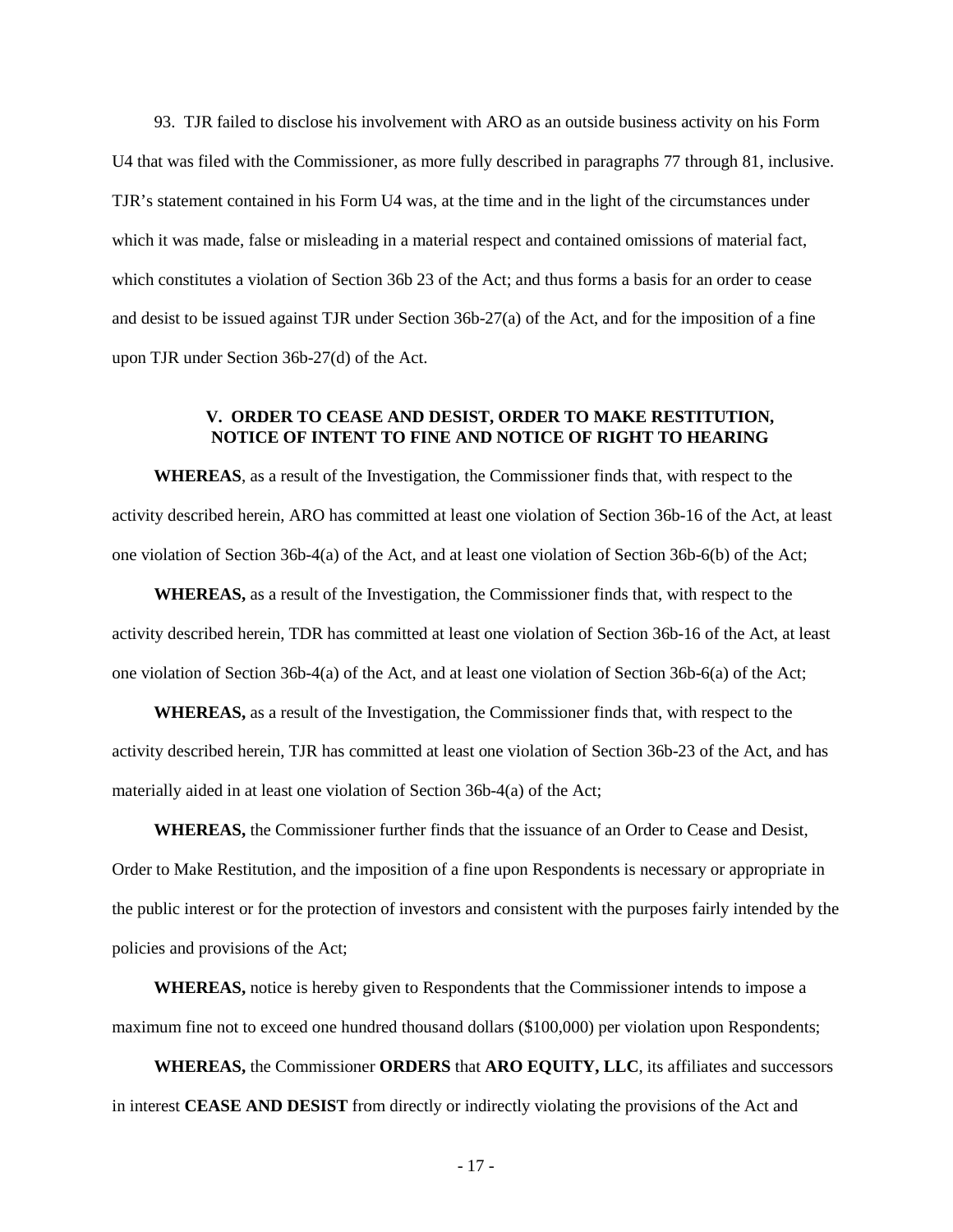Regulations, including without limitation, (i) offering and selling unregistered securities, (ii) in connection with the offer, sale or purchase of any security, directly or indirectly employing any device, scheme or artifice to defraud, making an untrue statement of a material fact or omitting to state a material fact necessary in order to make the statements made, in the light of the circumstances under which they are made, not misleading, or engaging in an act, practice or course of business which operates or would operate as a fraud or deceit upon any person; and (iii) employing an agent of issuer in this state absent registration under the Act;

**WHEREAS,** the Commissioner **ORDERS** that **THOMAS DAVID RENISON CEASE AND DESIST** from directly or indirectly violating the provisions of the Act and Regulations, including without limitation, (i) offering and selling unregistered securities, (ii) in connection with the offer, sale or purchase of any security, directly or indirectly employing any device, scheme or artifice to defraud, making an untrue statement of a material fact or omitting to state a material fact necessary in order to make the statements made, in the light of the circumstances under which they are made, not misleading, or engaging in an act, practice or course of business which operates or would operate as a fraud or deceit upon any person; and (iii) acting as an agent of issuer in this state absent registration under the Act;

**WHEREAS,** the Commissioner **ORDERS** that **THOMAS JAMES RENISON CEASE AND DESIST** from directly or indirectly violating the provisions of the Act, including without limitation, (i) filing a document with the Commissioner that contains a statement that is, at the time and in light of the circumstances under which it is made, false or misleading in any material respect or that omits to state material facts; and (ii) materially aiding violations of Section 36b-4(a) of the Act;

**WHEREAS,** the Commissioner **ORDERS** that **ARO** and **TDR MAKE RESTITUTION** of any sums obtained as a result of ARO's and TDR 's violations of Sections 36b-4(a) and 36b-16 of the Act, plus interest at the legal rate set forth in Section 37-1 of the General Statutes of Connecticut. Specifically, the Commissioner **ORDERS** that:

1. Within thirty (30) days from the date this Order to Make Restitution becomes permanent, ARO and TDR shall provide the Division with a written disclosure which covers the period from January 1, 2013 to the date this Order to Make Restitution becomes permanent and which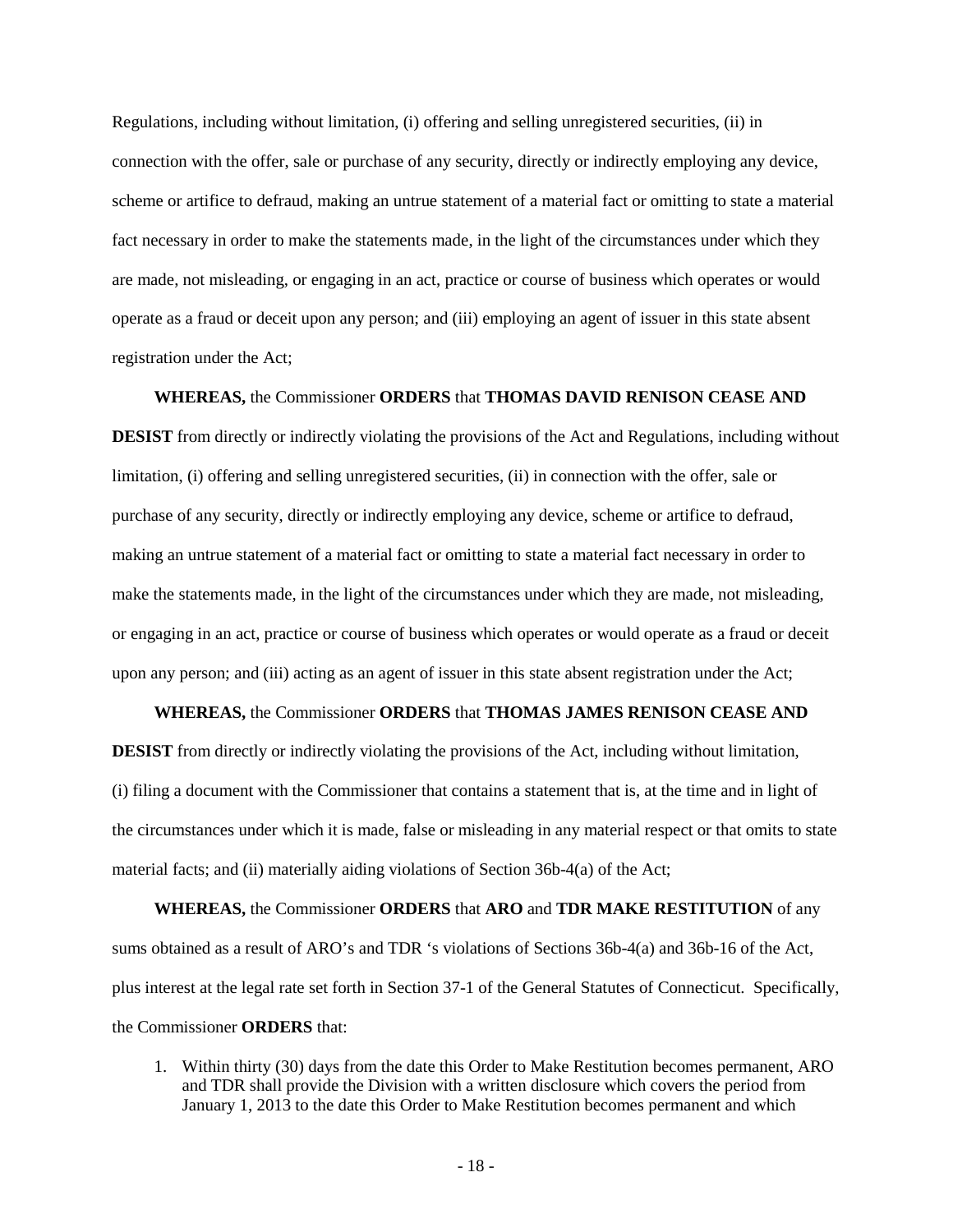contains (a) the name and address of each investor, (b) the amount ARO and TDR collected from each investor, and (c) the amount of any refunds of principal or purported interest payments ARO and TDR have made to each investor;

- 2. Within forty-five (45) days from the date this Order to Make Restitution becomes permanent, ARO and TDR shall reimburse each investor the amount of funds collected from the investor plus interest, less funds returned in the form of purported refunds of principal and purported interest payments made to the investor, with respect to all transactions effected from January 1, 2013 to the date this Order to Make Restitution becomes permanent. Such restitution shall be made by certified check, and shall be sent by certified mail, return receipt requested, to each affected investor; and
- 3. Within ninety days (90) days from the date this Order to Make Restitution becomes permanent, ARO and TDR shall provide the Division with proof in the form of copies of the certified checks and the return receipts required by paragraph 2 of Section V of this Order to Cease and Desist, Order to Make Restitution, Notice of Intent to Fine and Notice of Right to Hearing (collectively, "Order"), that ARO and TDR have reimbursed each investor the amount of funds collected from each such investor plus interest, less funds returned in the form of purported refunds of principal and purported interest payments, with respect to all transactions effected from January 1, 2013 to the date this Order to Make Restitution becomes permanent.

## **THE COMMISSIONER FURTHER ORDERS THAT**, pursuant to Section 36b-27 of the Act,

each Respondent will be afforded an opportunity for a hearing on the allegations set forth above if a written request for a hearing is received by the Department of Banking, Securities and Business Investments Division, 260 Constitution Plaza, Hartford, Connecticut 06103-1800 within fourteen (14) days following each Respondent's receipt of this Order. To request a hearing, complete and return the enclosed Appearance and Request for Hearing Form to the above address. If any Respondent will not be represented by an attorney at the hearing, please complete the Appearance and Request for Hearing Form as "pro se". If a hearing is requested, the hearing will be held on March 3, 2020, at 10 a.m., at the Department of Banking, 260 Constitution Plaza, Hartford, Connecticut.

 The hearing will be held in accordance with the provisions of Chapter 54 of the General Statutes of Connecticut. At such hearing, each Respondent will have the right to appear and present evidence, rebuttal evidence and argument on all issues of fact and law to be considered by the Commissioner.

 If any Respondent does not request a hearing within the time period prescribed or fails to appear at any such hearing, the allegations herein against any such Respondent will be deemed admitted. Accordingly, the Order to Cease and Desist and Order to Make Restitution shall remain in effect and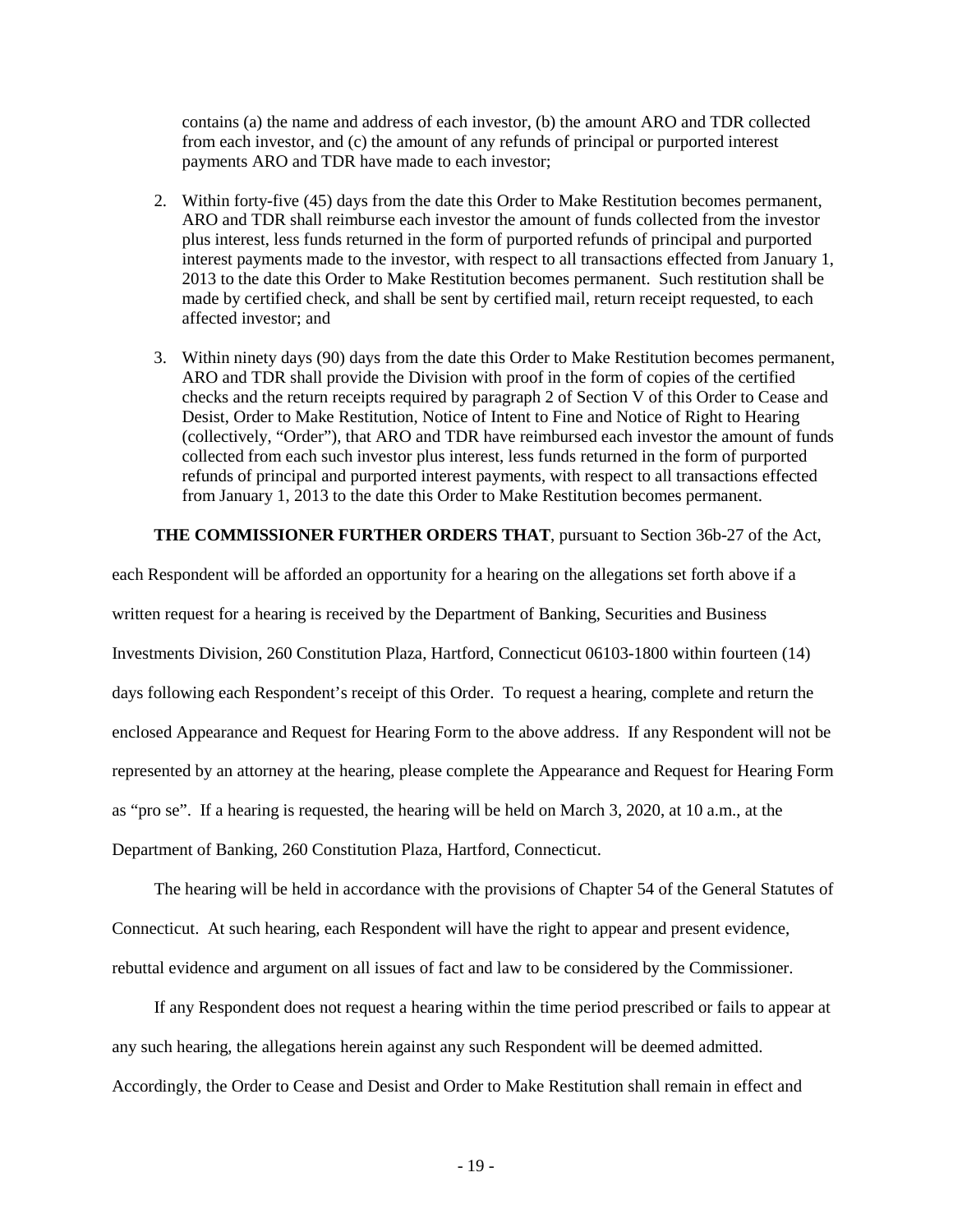become permanent against any such Respondent and the Commissioner may order that the maximum fine

be imposed upon any such Respondent.

Dated at Hartford, Connecticut, this  $9<sup>th</sup>$  day of January 2020.

Jorge L. Perez Banking Commissioner